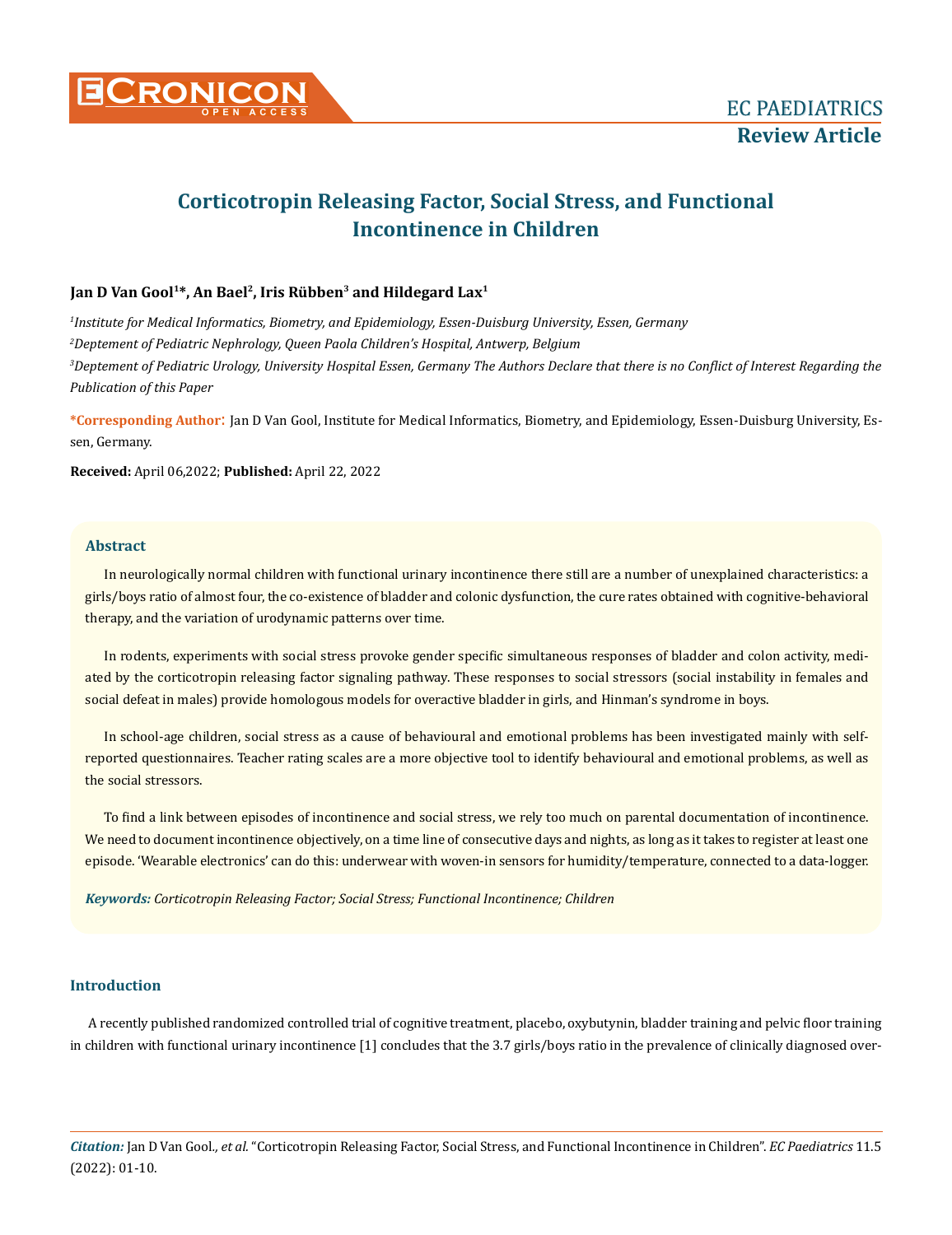active bladder and dysfunctional voiding, the co-existence of urinary and fecal incontinence, and the response to cognitive behavioural therapy (very similar to that of adolescents with stress-related conditions [2,3]) all point to social stress as an important etiological factor. This change in thinking about the etiology of functional incontinence in neurologically normal children has been introduced by a paper of Franco and co-workers [4] along with implications for assessment and management of functional incontinence.

Only recently, the time-honored link between social stress and changes in bladder activity [5,6] became unraveled by the finding that corticotropin-releasing factor (CRF), the activator of the hypothalamic-pituitary-adrenal axis, also acts as a neurotransmitter for CRFreceptors in the sacral parasympathetic neurons projecting to bladder and colon.

We wanted to re-appraise the role of social stress in functional incontinence in children by reviewing the most important research papers about the CRF signaling pathway and bladder/colon activity. Male and female animal models for the effects of social stress on both bladder and colon activity have been developed, and these could help us understand the pathophysiology behind functional incontinence in humans. They also might help to find a more adequate treatment than medication or elaborate training.

## **Stress and stressors**

Everyone has personal recollections about certain emotions – *e. g.* prior to school tests [7]- inducing temporary detrusor overactivity. The opposite, temporary inhibition of voiding and/or defecation, is also a common human experience, induced by submission or subordination: quite a few novels describe how a middle-class suitor invited into the upper-class surroundings of his fiancée's parents spends the weekend constipated, asking for the bathroom as infrequently as possible [8]. Apparently, the type of stressor can dictate whether facilitation or inhibition will be provoked: anxiety and tension are associated with the former, dejection and defeat with the latter [9].

However, because the dominant-subordinate paradigm is a major stressor in males only, and far less in females, the response to a stressor will also differ between genders. Haller [10] subjected aggressive male and female rats to social defeat (resident-intruder) and also to social instability (isolation alternated with crowding): defeat was stressful mainly in males and social instability was the major stressor in females, judged by basal cortisol levels and objective signs of adrenal hypertrophy (Table 1).

|                   | Resident-Intruder    | <b>Novel Environment</b>  |  |
|-------------------|----------------------|---------------------------|--|
|                   | <b>Social Defeat</b> | <b>Social Instability</b> |  |
| Male rat          |                      |                           |  |
| adrenal weight    | Increased            | no change                 |  |
| basal cortisol    | increased            | no change                 |  |
| <b>Female rat</b> |                      |                           |  |
| adrenal weight    | no change            | increased                 |  |
| basal cortisol    | no change            | increased                 |  |

*Table 1: Cross-tabulation of changes in adrenal weight and basal cortisol levels in aggressive rats following exposure to social stressors, for male and female animals [10].*

In controlled experiments with male and female mice [11], only the females responded to a mild social stress (a novel environment) with an increased fecal pellet rate, not the males (Table 2).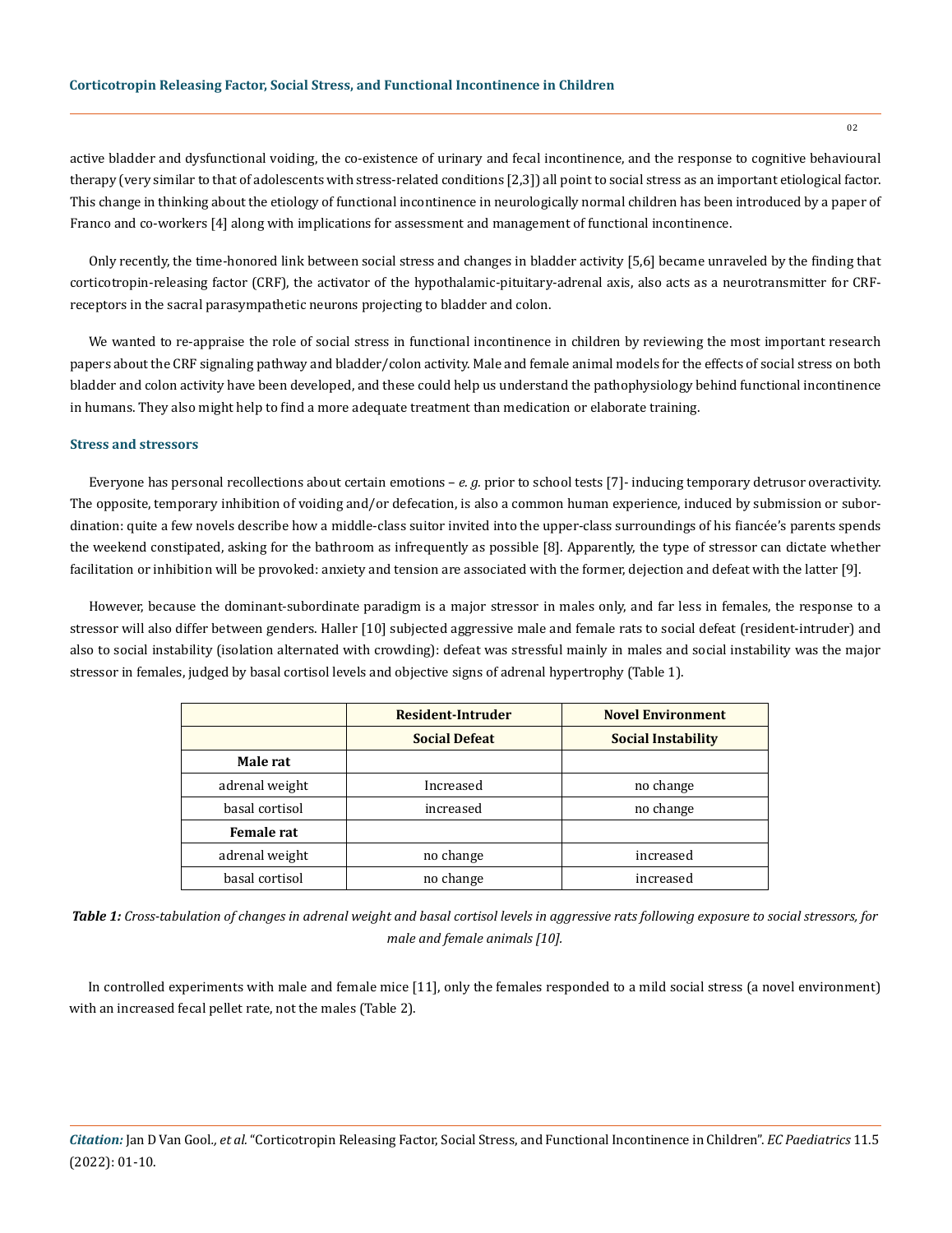|                   | Resident-Intruder     | <b>Novel Environment</b>  | <b>Peripheral CRF-</b> |
|-------------------|-----------------------|---------------------------|------------------------|
|                   | <b>Social Defeat</b>  | <b>Social Instability</b> | <b>Injection</b>       |
| Male rat/mouse    |                       |                           |                        |
| detrusor activity | Underactivity [29-31] | not available [11]        | Underactivity [33]     |
| Fecal pellet rate |                       | no change $[11]$          |                        |
| Female rat/mouse  |                       |                           |                        |
| detrusor activity | not available         | Overactivity [11]         | Overactivity [33]      |
| fecal pellet rate |                       | Increased [11]            |                        |

*Table 2: Cross-tabulation of changes in detrusor activity and fecal pellet rate in rodents, after exposure to social stressors [11,29-31] and after peripheral injection of corticotropin releasing factor [32,33], for male and female animals.*

#### **Corticotropin releasing factor**

Renewed interest in the classical response to stress - 'fight-or-flight' activation of the sympathetic nervous system and the hypothalamic-pituitary-adrenal (HPA) axis - started with the isolation of corticotropin releasing factor [12], a hypothalamic peptide that stimulates release and synthesis of adrenocorticotropic hormone (ACTH) and β-endorphin from the anterior pituitary, which it reaches via the hypothalamic portal circulation. Phylogenetically, the genes encoding for the corticotropin releasing factor (CRF) peptides are highly conserved throughout evolution, back to invertebrates [13].

The ACTH-signal reaches the adrenals through the blood stream, triggering release and synthesis of cortisol; the plasma-level of cortisol has a distinct circadian rhythm, governed by a negative feedback via glucocorticoid receptors (GRs) in hippocampus, hypothalamus, and pituitary [14].

A recent meta-analysis of the effects of exposure to chronic stress (war/combat or abuse/assault) reports that such exposure results in a lower concentration of morning cortisol and a higher output across the rest of the day, which implies a flattening of the circadian output rhythm. The longer the interval between exposure and cortisol measurements, the more pronounced the blunting of the cortisol output - short intervals may show an output higher than normal [14]. The adjective 'chronic' in 'chronic stress' usually implies that the stressor persists over an extended period of time, but it also covers a short extremely stressful period that long afterwards still is perceived as threatening, whenever a new stressful event occurs; this perception depends on whether the original trauma is remembered particularly well - with the possibility of over-interpreting other stressors as trauma-related - or only in broad general terms, as a defensive coping strategy [15].

## **CRF signaling pathways**

Much of this research was done in rodents, to find animal models for novel treatment of patients with unipolar depression [16], posttraumatic stress disorder [14,17-19], burn-out [13], substance abuse and addiction [13], and functional bowel and bladder disorders [13,20].

This research disentangled the neuronal CRF signaling pathways: CRF is a neurotransmitter, targeting two main receptors for corticotropin releasing factor, CRF1 and CRF2, which belong to the class of G protein-coupled receptors, implying relay of receptor activation to a host of different intracellular effectors.

*Citation:* Jan D Van Gool*., et al.* "Corticotropin Releasing Factor, Social Stress, and Functional Incontinence in Children". *EC Paediatrics* 11.5 (2022): 01-10.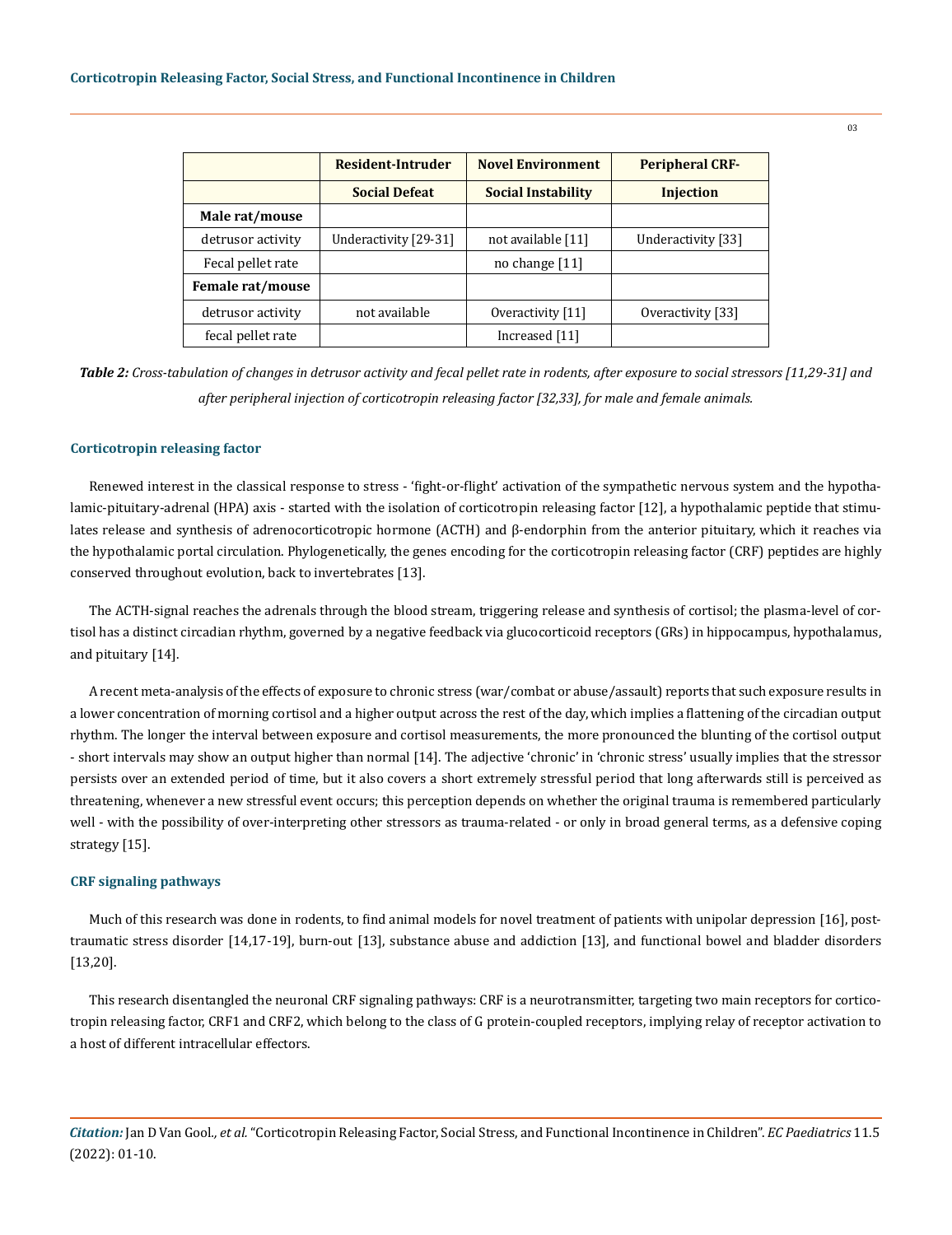Various CRF1 and CRF2 agonists and antagonists have been developed and tested, via intraperitoneal (ip), intrathecal (ith), and intracerebroventricular (icv) administration, to understand the physiological role of CRF signaling pathways [21,22]. CRF agonists and antagonists do not cross the blood-brain barrier easily [13,23]: the ip and ith routes will predominantly influence the peripheral parts of the CRF signaling pathway, far less the central parts that activate the sympathetic nervous system and the HPA-axis.

#### **Central distribution of CRF and CRF-receptors**

In adult rats, brain areas with CRF-immunoreactive (ir) neurons and neurons that express messenger RNA (mRNA) for CRF include the parvicellular area in the hypothalamic paraventricular nucleus (PVN), the cerebral cortex, the amygdalar-hippocampal complex, and Barrington's nucleus in the dorsolateral pons. CRF neurons in the central amygdala (part of the limbic system, for processing and saving emotional reactions) project to the PVN, the locus coeruleus (catecholaminergic neurons involved in arousal and attention shift) and the parabrachial nucleus in the pons (gustatory processing, part of the ascending reticular activating system). CRF-neurons in the bed nucleus of stria terminalis project to the dorsal vagal complex [13,20]. Globally, there is a correlation of the distribution of CRF-ir neurons in the brainstem between humans and rodents [22]. Barrington's nucleus in the dorsolateral pons (M region, pontine micturition center) is active prior to and during voiding, and a region in the ventral pontine tegmentum (L-region) is active in withholding voiding [24]. The neurons in Barrington's nucleus are synaptically linked to bladder and genitals, as well as to the distal colon [13,20].

The CRF1-receptor is distributed throughout the cerebral cortex, cerebellum, olfactory bulb, medial septum, hippocampus, amygdala and pituitary. As yet, central CRF2-receptors have been found only in the lateral septum and the hypothalamus [13,20].

#### **Peripheral distribution of CRF and CRF-receptors**

CRF is prominently expressed in the descending pathway from Barrington's nucleus down to the parasympathetic bladder and colon neurons in the intermediolateral cell columns in the sacral spinal cord, and to motoneurons in Onuf 's nucleus [25,26] in the anterior columns of the sacral spinal cord. Afferent loops in the CRF-signaling pathways are indicated by CRF expression both in bladder nerve fibers and urothelial cells [27], and in colonic epithelium and myenteric plexus [2,13]. CRF2-immunoreactive cells and cells that express CRF2 mRNA are widely distributed in peripheral tissues, including heart, lung, vasculature, skeletal muscle, upper gastrointestinal tract, and urogenital tract [13,16,27]. Expression of CRF1 has not been demonstrated in the urogenital tract, but CRF1 is prominently present in both the colonic myenteric plexus and the colonic epithelium [13,23].

In summary, there is compelling evidence that the CRF signaling pathway between Barrington's nucleus/locus coeruleus and the parasympathetic motoneurons in the sacral spinal cord facilitates or inhibits bladder and colon activity, over-riding the normal reflex activity of bladder and colon, as a net result of the processing of stressors in the central part of the CRF signaling system [13,20]. In the afferent loop of this signaling pathway, neurons in Barrington's nucleus respond to both bladder and colonic distention with CRF-expression [13,20].

#### **Animal models for facilitation/inhibition of bladder and colonic function induced by social stress**

The assessment of studies in experimental animals on stress-induced overactivity or under-activity of bladder and colon - possible models for functional incontinence in children - is hampered by a number of confounders: animal species and developmental stage, animal pretreatment, animal gender, injection of stressor *versus* CRF, as well as the circadian phase chosen for the actual experiment.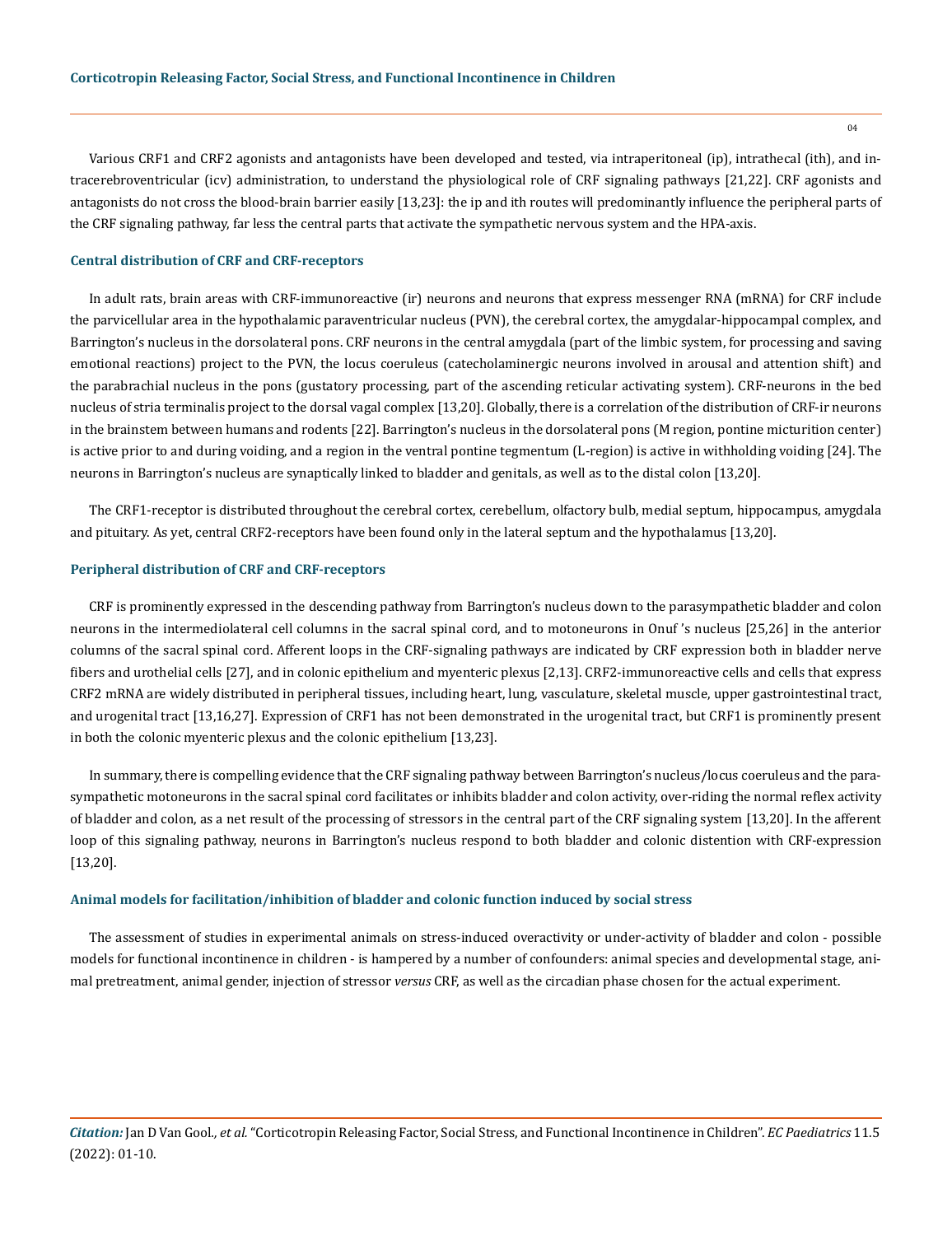#### **Animal species and developmental stage**

Most publications on social stress in experimental animals have been done in rodents: adult rats or mice. Rats and mice live in communities, and are more likely to respond to social stressors than cats - cats are lone predators, not social animals. Species differences in CRF and CRF-receptor distribution between mice and rats are minimal, while the intermediolateral cell columns in the sacral spinal cord differs considerably between cats and rodents [26,27]. To minimize influences from developmental stages [28], most researchers favor adult animals.

#### **Stressor and male gender**

The dominant-subordinate paradigm is commonly applied as a standard social stressor in male experimental animals. Originally used by Desjardins and co-workers as a social ranking experiment in normal male mice [29], with voiding frequency and voided volume as outcome variables (blotting of all individual voidings), it is now generally used in a resident-intruder set-up. The defeated or subordinate male animal always responds to the stressor with a markedly decreased number of voidings and a corresponding increase in voided volume [29,30], accompanied by an increase in bladder mass [30].

Chang and co-workers redid Desjardins's social ranking experiment in male mice, in a normal resident *versus* aggressive intruder set-up, with blotting of voidings as well as cystometric data as outcome variables; in the defeated mice, cystometric bladder capacity and voided volume increased but voiding pressures remained normal. They also documented structural changes in the bladders of the defeated mice, resembling those that appear with infravesical obstruction [31].

Kiddoo and co-workers injected ovine CRF, more potent with CRF1 than with CRF2 receptors, and a selective CRF2 receptor agonist (urocortin 2), ip and ith, in normal male rats. Their cystometric outcome showed a decreased voiding frequency, with increased micturition volume and bladder capacity, after ith injection of ovine CRF or urocortin 2 [32].

Haller's experiments [10] with male and female aggressive rats, both in a resident-intruder set up (social defeat) and subjected to alternated isolation and crowding (social instability), made it clear that the dominant-subordinate paradigm is a gender-specific stressor: only male rats responded to social defeat with increased basal cortisoland adrenal cortical hypertrophy, while female rats showed this response only to social instability (Table 1).

#### **Stressor and female gender**

Apparently, social instability is also a gender specific stressor, which is corroborated by the experiments of Million and co-workers [11]: they subjected male and female CRF-overexpressing mice (chronic stress) to mild social instability, a novel environment, with fecal pellet rate and blotting of voidings as outcome variables. Only the female mice responded with an increased fecal pellet rate, an increase in number of voidings, and a decrease of voided volumes; the male mice responded with the same pellet rate as their controls, but in this particular set up data on voided volume and voiding frequency were not collected.

Klausner and co-workers subjected normal female rats to injections with CRF and a CRF-antagonist (astressin), ith, ip, and icv, with blotting of voidings as well as cystometric data as outcome variables. They found a dose-related decrease in voided volume and increase in number of voidings with ith and ip CRF injections, which could be blocked by astressin; cystometrically, bladder capacity and micturition treshold were decreased after CRF injection, ith and ip (Table 2) [33].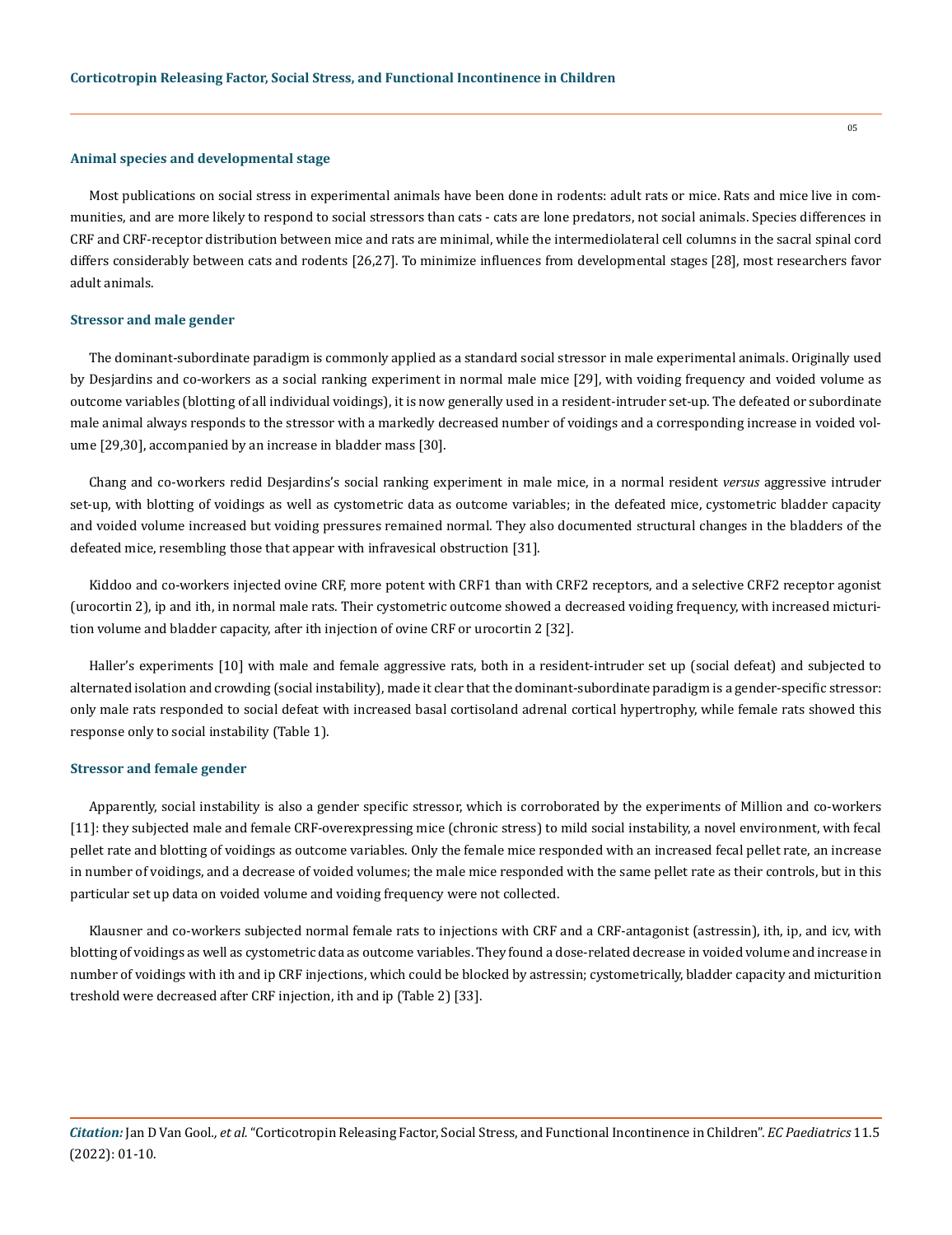#### **Circadian phase of experiment**

As mice and rats are night-animals, running around and foraging for food during our human night, it makes sense to expose them to social stress during their activity phase: in that phase, state of arousal, blood pressure, body temperature, metabolism, urine production and gastro-intestinal acitivity are all on a higher level than in the inactivity phase. Kiddoo and co-workers [32] pointed out the importance of the state of arousal in interpreting cystometric parameters in rats, and the recent paper of Negoro and co-workers made it clear that bladder muscle cells have an internal clock, governing functional bladder capacity during activity and inactivity [34].

Only Desjardins and co-workers [29] performed their experiments in the rodent's activity phase, the dark part of a 14h:10h light: dark cycle (lights out at 19:00, lights on at 05:00) - every other study quoted in this paper was done in the human light part of a 12:12 light: dark cycle, the rodent's inactivity phase. In defining an experimental rat or mouse model to understand the effects of social stress on human bladder/colon, the first thing to investigate is whether the outcome of such experiments is independent of the circadian phase the experiments take place in [35,36].

#### **Gender-specific models for overactive bladder and hinman's syndrome**

The outcomes of the experiments described above can best be compared by cross-tabulating the changes in detrusor activity, for male and female animals separately, for social defeat, social instability, and peripheral CRF-injection (Table 2). From the detrusor responses in table 2, we have to conclude that the response to peripheral CRF is gender specific – Haller's findings [10] in aggressive male and female rats exposed to social defeat and social instability confirm the gender specificity of the stressors.

Looking for parallels of these responses in humans, we have to account for this gender specificity: the inhibition of detrusor activity with concomitant structural changes in the bladder wall in male rodents could be a model, as pointed out by Chang [31] and Wood [30], for Hinman's syndrome [37], which occurs almost exclusively in boys. Inhibition of detrusor activity in male rodents is less well suited as a model for 'voiding postponement' [20], because that condition is described as voluntary inhibition, in girls as well as boys, without concomitant structural changes in the bladder wall [38]. Detrusor overactivity as a response to social stress in female rodents could very well serve as a model for overactive bladder in girls: in children, urgency with urinary incontinence occurs with a female-to-male ratio of 4 to 1 [1,39]. It could also serve as a model for urge incontinence in adult female patients.

#### **Simultaneous changes in bladder and colonic function**

Million and co-workers [11] exposed CRF-overexpressing male and female mice (chronic stress) to a novel environment. They noted that the females responded with both bladder and colon overactivity, judged by number of voidings and voided volume (blotting), and by a fast and short increase in fecal pellet rate; the female mice also responded with a marked increase in ambulatory activity. In the male CRF-overexpressing mice, ambulatory activity did not increase after exposure to the social stressor, and the increase in fecal pellet rate was not statistically significant compared to controls – because the female mice were far more responsive to the novel environment than the male, changes in the blotting pattern of voidings were not evaluated in the male mice.

Larauche and co-workers [23] injected a moderately selective CRF1 agonist (cortagin) ip in normal male rats and mice, with fecal pellet rate and colonic manometry as outcome variables. In both male rats and mice, cortagin ip increased the fecal pellet rate, provoked diarrhea, and decreased the manometrically measured colonic transit time concomitant with an increase of colonic motility. The difference in outcome between Million's [11] and Larauche's observations could be gradual, owing to the weakness of Million's social stressor in male and female mice relative to Larauche's cortagin injection in male mice, given at the maximal effective dose to obtain visceral hypersensitivity.

*Citation:* Jan D Van Gool*., et al.* "Corticotropin Releasing Factor, Social Stress, and Functional Incontinence in Children". *EC Paediatrics* 11.5 (2022): 01-10.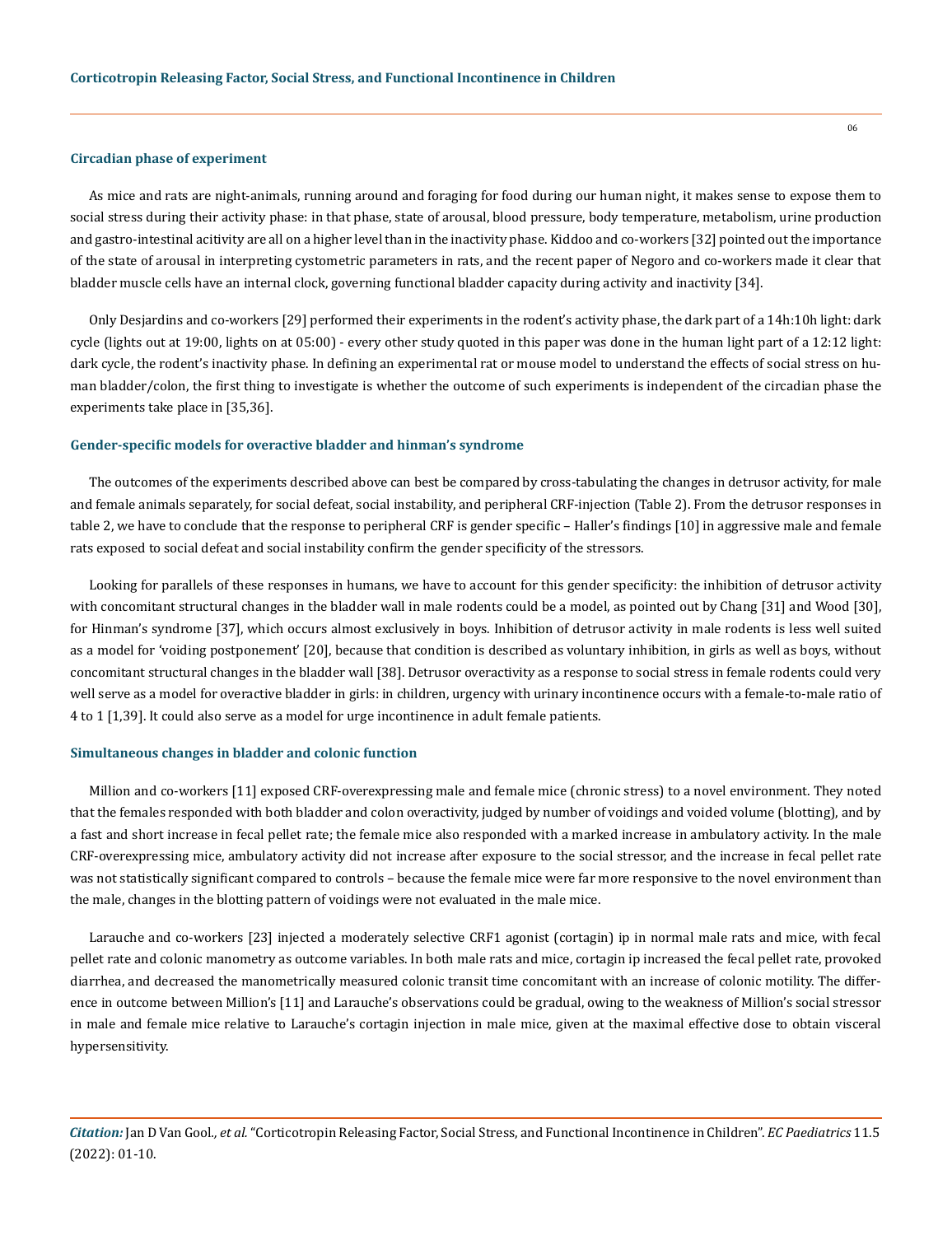That said, the point of interest is that in rodents social stress can induce facilitation of bladder and colon activity via the CRF-signaling pathway simultaneously - as yet without obvious gender specificity – and that children with functional urinary incontinence have a significant comorbidity (32%) from functional fecal incontinence [40].

#### **Prerequisites for modeling effects of social stress on bladder and colon emptying**

The first prerequisite for a rodent model is to find out the influence of the circadian phase chosen for the actual experiment: as rodents are night-animals, the best set-up is the one chosen by Desjardins and co-workers [29], the dark part of the human 14h:10h light: dark cycle.

Resident-intruder (social defeat) and switches between environments (social instability) are commonly used as stressors in rodents, but it might be possible to devise other social stressors that mimic human situations. For example, teaching rats how to handle a maze with food as reward could be an equivalent of human anxiety for an important school-test.

The gender-specificity of the responses to stressors as well as to peripheral CRF injections implies that all experiments have to be carried out with both male and female rodents, in one and the same set up.

To collect data on voiding (volume and frequency) and defecation (volume and frequency) it might not be necessary to carry out cystometry and colonic manometry. Blotting of each individual voiding and counting fecal pellets are safe and simple alternatives, judged by the experiments discussed in this paper. A great improvement on simple blotting is the 'automated voided stain-on-paper method,' described by Negoro and co-workers. This method can accurately record the µl-volumes voided by a mouse, over several days, allowing records of the murine circadian diuresis rhythm [34]. Automated detection of fecal pellet rate could be added to this set up.

### **Conclusions**

More insight in pathophysiology and etiology of urinary and fecal incontinence in children is to be gained from social stress-induced changes in bladder and colon activity in rodent models. Genetically, these models are homologous for the human CRF signaling pathway [13], and new models could be developed on the published templates. Existing models for overactive bladder already comply with two important characteristics of children with functional incontinence: gender specificity and co-existence of urinary and fecal incontinence.

The synchrony in the rodent models between application of the stressor and the occurrence of overactivity of bladder and colon may also be present in children with functional incontinence. We could start by learning more about this synchrony between the occurrence of episodes with overactive bladder (or inhibited voiding) and exposure to social stressors.

Instead of using self-reported questionnaires, we should screen for behavioral and/or emotional risk connected with social stress with teacher rating scales, recently developed for school age children [41].

Self-reported incontinence lacks objectivity, and we need to document urinary incontinence over extended periods of time: feasible, in this day and age of wearable and epidermal electronics [42,43], by using children's underwear with a woven-in sensor for humidity (or temperature), connected to a data-logger or iPhoneTM app that records the sensor's output over time.

In adolescents and adults, exposure to traumatic episodes during childhood may result in lasting changes in the HPA-axis reactivity, which could explain why any new stressful event occurring later in life may 'replay' the childhood-experience [15,44-47]. It is tempting to apply this hypothesis to social stressors in children, but school-age children do not have a long enough interval between the first trau-

*Citation:* Jan D Van Gool*., et al.* "Corticotropin Releasing Factor, Social Stress, and Functional Incontinence in Children". *EC Paediatrics* 11.5 (2022): 01-10.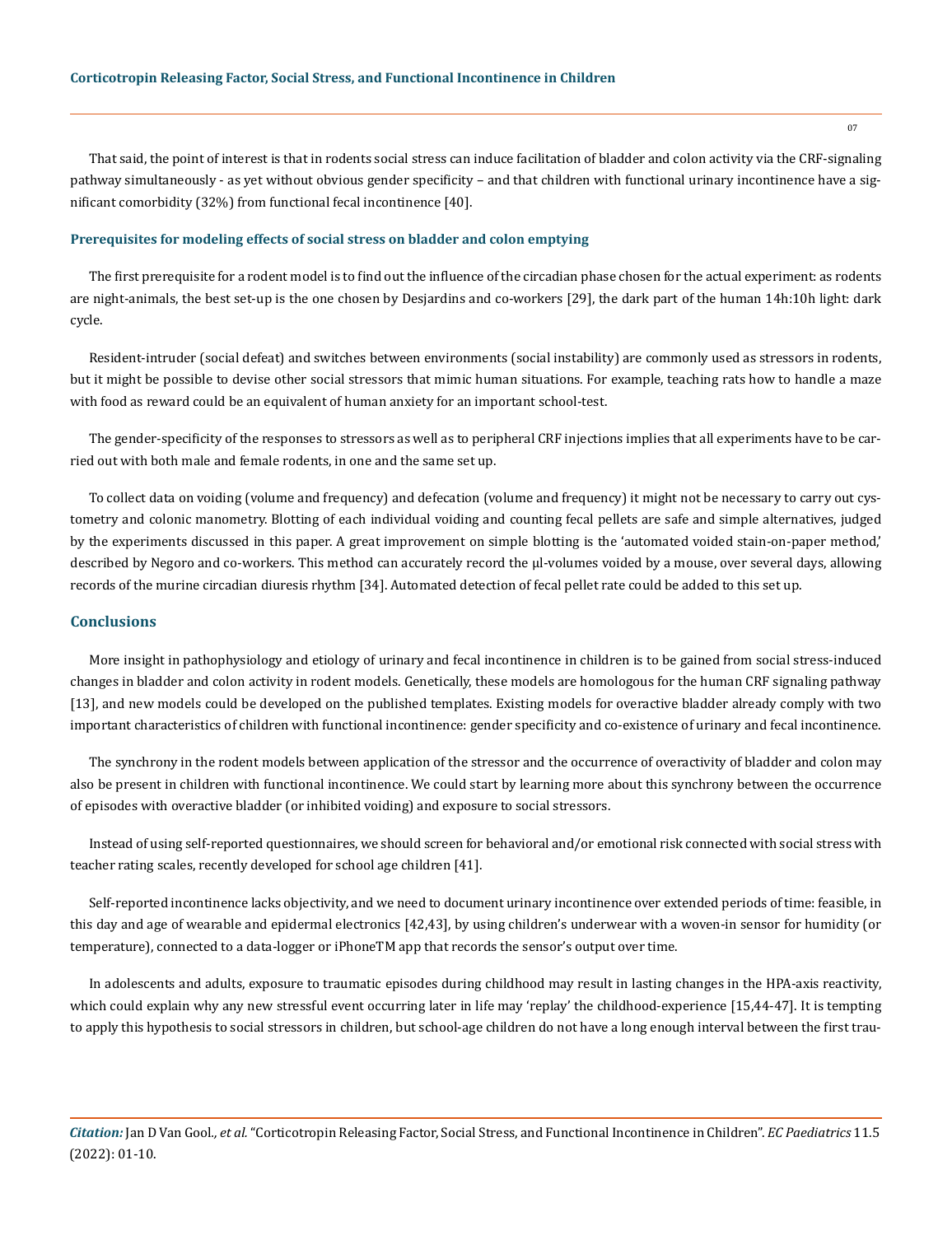matic episode and new episodes of social stress. Nevertheless, childhood and adolescent abuse significantly increased the odds of urgency and frequency in the Boston Area Community Health survey, a community-based epidemiological study on urologic symptoms and risk factors in adults aged 30-79 years [48].

## **Bibliography**

- 1. Van Gool JD., *et al*[. "Multi-center randomized controlled trial of cognitive treatment, placebo, oxybutynin, bladder training, and pelvic](https://pubmed.ncbi.nlm.nih.gov/23775924/)  [floor training in children with functional urinary incontinence".](https://pubmed.ncbi.nlm.nih.gov/23775924/) *Neurourology and Urodynamics* 32.5 (2014): 482-487.
- 2. Merry SN., *et al*[. "Psychological and educational interventions for preventing depression in children and adolescents". In: The Co](https://pubmed.ncbi.nlm.nih.gov/22161377/)[chrane Collaboration, Merry SN, editors. Cochrane Database of Systematic Reviews. Chichester, UK: John Wiley and Sons, Ltd \(2011\).](https://pubmed.ncbi.nlm.nih.gov/22161377/)
- 3. Nijhof SL., *et al*[. "Effectiveness of internet-based cognitive behavioural treatment for adolescents with chronic fatigue syndrome](https://pubmed.ncbi.nlm.nih.gov/22385683/)  [\(FITNET\): a randomised controlled trial".](https://pubmed.ncbi.nlm.nih.gov/22385683/) *The Lancet* 379.9824 (2012): 1412-1418.
- 4. [Franco I. "Overactive Bladder in Children. Part 1: Pathophysiology".](https://pubmed.ncbi.nlm.nih.gov/17631323/) *The Journal of Urology* 178.3 (2007): 761-768.
- 5. Mosso A and Pellacani P. "Sur les fonctions de la vessie". *Archives of Biological Sciences* (1882): 97-291.
- 6. Macaulay AJ., *et al*[. "Micturition and the mind: psychological factors in the aetiology and treatment of urinary symptoms in women".](https://pubmed.ncbi.nlm.nih.gov/3103764/)  *[British Medical Journal](https://pubmed.ncbi.nlm.nih.gov/3103764/)* 294.6571 (1987): 540-543.
- 7. Hinman F. "The art and science of piddling: voiding habits of man and beast". San Francisco: Vespasian Press (1999): 21-22.
- 8. Tóibín C. "Going beyond the limits (on The Sense of an Ending, by Julian Barnes)". New York Review of Books 8 (2012): 9-11.
- 9. Straub LR., *et al*[. "Disturbances of bladder function associated with emotional states".](https://pubmed.ncbi.nlm.nih.gov/15394680/) *The Journal of the American Medical Association* [141.16 \(1949\): 1139-1143.](https://pubmed.ncbi.nlm.nih.gov/15394680/)
- 10. Haller J., *et al*[. "Defeat is a major stressor in males while social instability is stressful mainly in females: towards the development of](https://psycnet.apa.org/record/1999-11810-001)  [a social stress model in female rats".](https://psycnet.apa.org/record/1999-11810-001) *Brain Research Bulletin* 50.1 (1999): 33-39.
- 11. Million M., *et al*[. "Enhanced pelvic responses to stressors in female CRF-overexpressing mice".](https://pubmed.ncbi.nlm.nih.gov/17194724/) *American Journal of Physiology Regu[latory Integrative and Comparative Physiology](https://pubmed.ncbi.nlm.nih.gov/17194724/)* 292.4 (2007): R1429-R1438.
- 12. Vale W., *et al*[. "Characterization of a 41-residue ovine hypothalamic peptide that stimulates secretion of corticotropin and beta](https://pubmed.ncbi.nlm.nih.gov/6267699/)endorphin". *Science* [213.4514 \(1981\): 1394-1397.](https://pubmed.ncbi.nlm.nih.gov/6267699/)
- 13. [Stengel A and Taché Y. "Neuroendocrine control of the gut during stress: corticotropin-releasing factor signaling pathways in the](https://pubmed.ncbi.nlm.nih.gov/18928406/)  spotlight". *[Annual Review of Physiology](https://pubmed.ncbi.nlm.nih.gov/18928406/)* 71.1 (2009): 219-239.
- 14. Miller GE., *et al*[. "If it goes up, must it come down? Chronic stress and the hypothalamic-pituitary-adrenocortical axis in humans".](https://pubmed.ncbi.nlm.nih.gov/17201569/)  *[Psychological Bulletin](https://pubmed.ncbi.nlm.nih.gov/17201569/)* 133.1 (2007): 25-45.
- 15. Goodman GS., *et al*[. "Child maltreatment and memory".](https://pubmed.ncbi.nlm.nih.gov/19575622/) *Annual Review of Psychology* 61 (2010): 325-351.
- 16. [Bale TL. "Sensitivity to stress: dysregulation of CRF pathways and disease development".](https://pubmed.ncbi.nlm.nih.gov/15919381/) *Hormones and Behavior* 48.1 (2005): 1-10.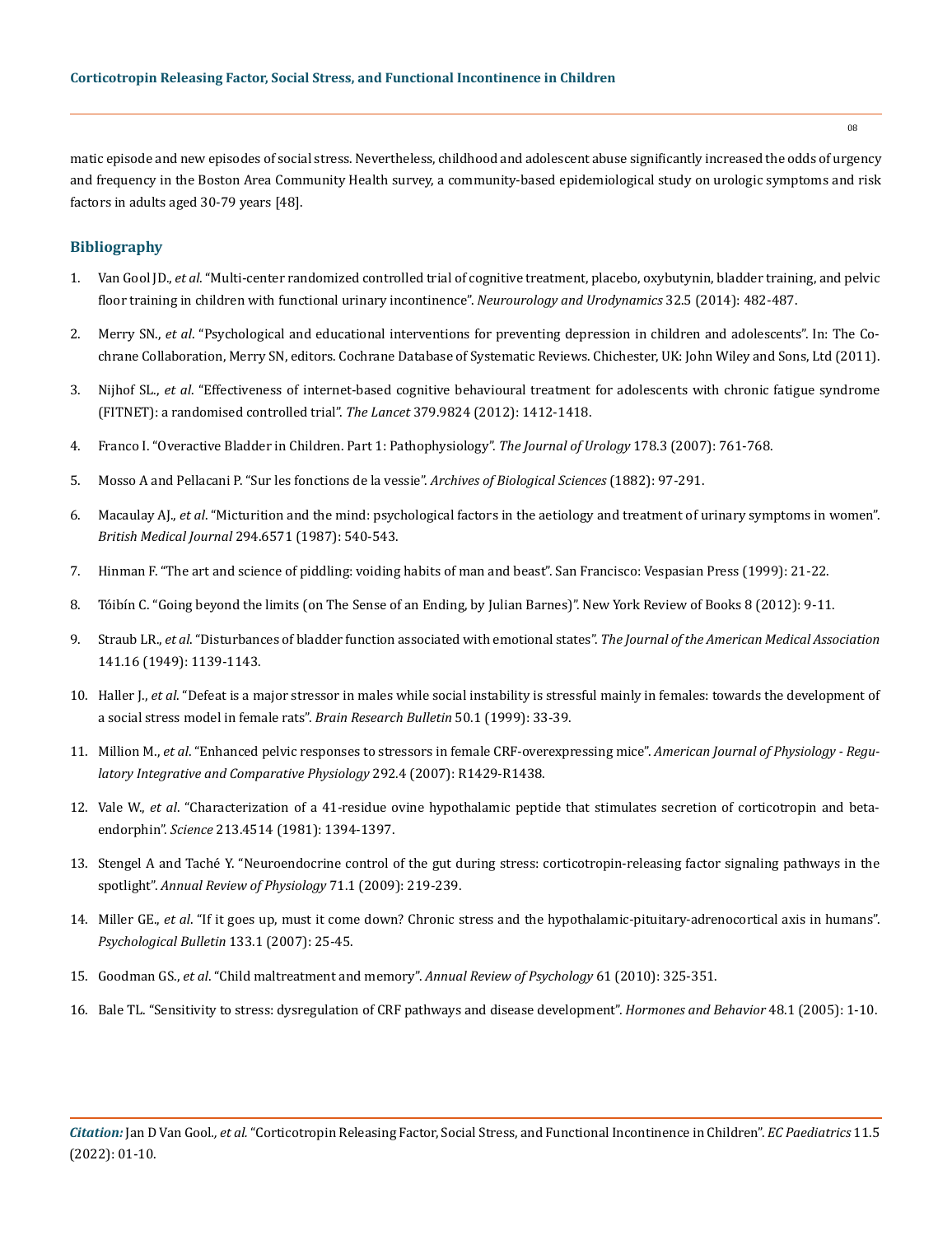- 17. [Mironova VI and Rybnikova EA. "Stable modifications to the expression of neurohormones in the rat hypothalamus in a model of](https://pubmed.ncbi.nlm.nih.gov/20012497/)  post-traumatic stress disorder". *[Neuroscience and Behavioral Physiology](https://pubmed.ncbi.nlm.nih.gov/20012497/)* 40.1 (2010): 111-115.
- 18. [Carrasco GA and Van De Kar LD. "Neuroendocrine pharmacology of stress".](https://hero.epa.gov/hero/index.cfm/reference/details/reference_id/7474603) *European Journal of Pharmacology* 463.1-3 (2003): 235- [272.](https://hero.epa.gov/hero/index.cfm/reference/details/reference_id/7474603)
- 19. [McNally RJ. "Are we winning the war against posttraumatic stress disorder?"](https://pubmed.ncbi.nlm.nih.gov/22605766/) *Science* 336.6083 (2012): 872-874.
- 20. Valentino RJ., *et al*[. "The bladder-brain connection: putative role of corticotropin-releasing factor".](https://www.nature.com/articles/nrurol.2010.203) *Nature Reviews Urology* 8.1 (2011): [19-28.](https://www.nature.com/articles/nrurol.2010.203)
- 21. Rivier JE., *et al*[. "Constrained corticotropin releasing factor antagonists \(astressin analogues\) with long duration of action in the rat".](https://pubs.acs.org/doi/10.1021/jm9902133)  *[Journal of Medicinal Chemistry](https://pubs.acs.org/doi/10.1021/jm9902133)* 42.16 (1999): 3175-3182.
- 22. Austin MC., *et al*[. "Differential distribution of corticotropin-releasing hormone immunoreactive axons in monoaminergic nuclei of the](https://pubmed.ncbi.nlm.nih.gov/9348548/)  human brainstem". *[Neuropsychopharmacology](https://pubmed.ncbi.nlm.nih.gov/9348548/)* 17.5 (1997): 326-341.
- 23. Larauche M., *et al*[. "Cortagine, a CRF1 agonist, induces stresslike alterations of colonic function and visceral hypersensitivity in ro](https://pubmed.ncbi.nlm.nih.gov/19407218/)dents primarily through peripheral pathways". *[The American Journal of Physiology-Gastrointestinal and Liver Physiology](https://pubmed.ncbi.nlm.nih.gov/19407218/)* 297.1 (2009): [G215-G227.](https://pubmed.ncbi.nlm.nih.gov/19407218/)
- 24. Blok BF., *et al*[. "Brain activation during micturition in women".](https://academic.oup.com/crawlprevention/governor?content=%2fbrain%2fOUP%2fRunPdfHandler%3fjournal%3dbrain%26volume%3d121%26issue%3d11%26page%3d2033%26multimediaId%3d17863648) *Brain* 121 (1998): 2033-2042.
- 25. [Holstege G and Tan J. "Supraspinal control of motoneurons innervating the striated muscles of the pelvic floor including urethral and](https://pubmed.ncbi.nlm.nih.gov/3676703/)  [anal sphincters in the cat".](https://pubmed.ncbi.nlm.nih.gov/3676703/) *Brain* 110.5 (1987): 1323-1344.
- 26. Kawatani M., *et al*[. "Corticotropin releasing factor-like immunoreactivity in afferent projections to the sacral spinal cord of the cat".](https://pubmed.ncbi.nlm.nih.gov/8988478/)  *[Journal of the Autonomic Nervous System](https://pubmed.ncbi.nlm.nih.gov/8988478/)* 61.3 (1996): 218-226.
- 27. LaBerge J., *et al*[. "Postnatal expression of corticotropin releasing factor \(CRF\) in rat urinary bladder".](https://pubmed.ncbi.nlm.nih.gov/18595780/) *Autonomic Neuroscience* 141.1-2 [\(2008\): 83-93.](https://pubmed.ncbi.nlm.nih.gov/18595780/)
- 28. Wright LD., *et al*[. "Stress responses of adolescent male and female rats exposed repeatedly to cat odor stimuli, and long-term en](https://www.researchgate.net/publication/228104937_Stress_responses_of_adolescent_male_and_female_rats_exposed_repeatedly_to_cat_odor_stimuli_and_long-term_enhancement_of_adult_defensive_behaviors)[hancement of adult defensive behaviors".](https://www.researchgate.net/publication/228104937_Stress_responses_of_adolescent_male_and_female_rats_exposed_repeatedly_to_cat_odor_stimuli_and_long-term_enhancement_of_adult_defensive_behaviors) *Developmental Psychobiology* (2012).
- 29. Desjardins C., *et al*[. "Social rank in house mice: differentiation revealed by ultraviolet visualization of urinary marking patterns".](https://www.science.org/doi/10.1126/science.182.4115.939) *Science* [182 \(1973\): 939-941.](https://www.science.org/doi/10.1126/science.182.4115.939)
- 30. Wood SK., *et al*[. "Social stress-induced bladder dysfunction: potential role of corticotropin-releasing factor".](https://pubmed.ncbi.nlm.nih.gov/19279290/) *The American Journal of [Physiology Regulatory Integrative and Comparative Physiology](https://pubmed.ncbi.nlm.nih.gov/19279290/)* 296.5 (2009): R1671-R1678.
- 31. Chang A., *et al*[. "Social stress in mice induces voiding dysfunction and bladder wall remodeling".](https://www.researchgate.net/publication/26656362_Social_stress_in_mice_induces_voiding_dysfunction_and_bladder_wall_remodeling) *AJP: Renal Physiology* 297.4 (2009): [F1101-F1108.](https://www.researchgate.net/publication/26656362_Social_stress_in_mice_induces_voiding_dysfunction_and_bladder_wall_remodeling)
- 32. Kiddoo DA., *et al*[. "Impact of the state of arousal and stress neuropeptides on urodynamic function in the freely moving rat".](https://journals.physiology.org/doi/full/10.1152/ajpregu.00742.2005) *The [American Journal of Physiology-Regulatory, Integrative and Comparative Physiology](https://journals.physiology.org/doi/full/10.1152/ajpregu.00742.2005)* 290.6 (2006): R1697-R1706.
- 33. Klausner AP., *et al*[. "The role of corticotropin releasing factor and its antagonist, astressin, on micturition in the rat".](https://pubmed.ncbi.nlm.nih.gov/16256445/) *Autonomic Neuroscience* [123.1-2 \(2005\): 26-35.](https://pubmed.ncbi.nlm.nih.gov/16256445/)

*Citation:* Jan D Van Gool*., et al.* "Corticotropin Releasing Factor, Social Stress, and Functional Incontinence in Children". *EC Paediatrics* 11.5 (2022): 01-10.